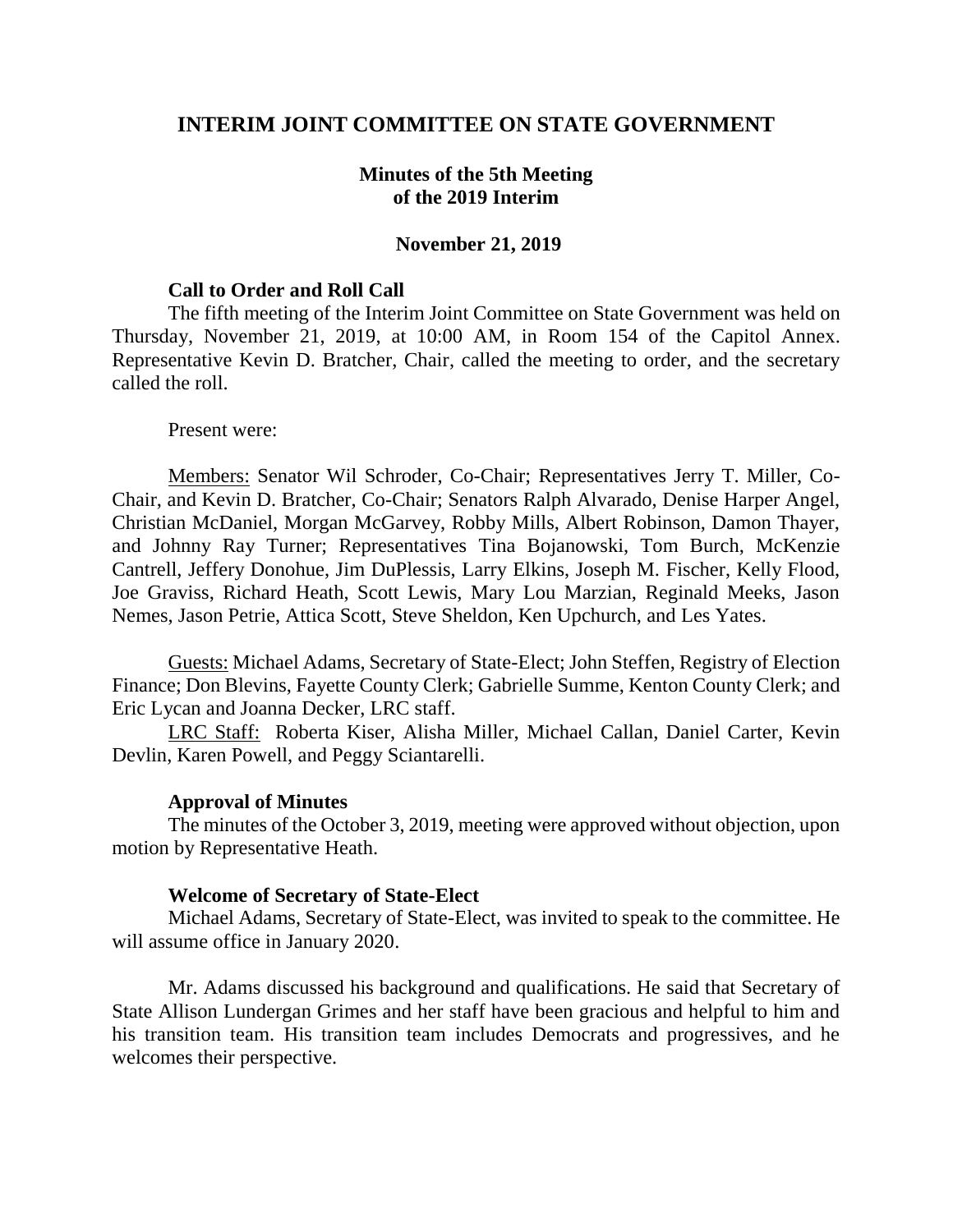Mr. Adams stated that his conservative campaign platform had three main focuses addressing the turmoil within the office of Secretary of State, cleaning the voter rolls by removing the names of the deceased and nonresidents, and enacting a law to require a photo ID for voting in Kentucky elections. The neighboring states of Indiana, Tennessee and Virginia, and some other states, require a photo ID.

His goal is to quietly do his job in a professional manner, restore confidence in the office and the elections process, and reassure all parties that he will be fair and cognizant of their concerns. He wants to rebuild the relationship of his office with the State Board of Elections and to work with local officials, especially county clerks. He will demand integrity from his staff and will assess whether structural changes are needed.

Mr. Adams said he wants to make it easy to vote. A recent MIT study of all 50 states looked at the wait time at polling sites and found a significant rise in waiting times for Kentucky voters between 2014 and 2018. It also found that wait time is longer nationwide for people in poor neighborhoods. He intends to research whether that is a problem in Kentucky that needs to be remedied. He fully supports restoration of voting rights to convicted felons who have paid their debt and believes this should be done by passage of a constitutional amendment rather than executive order. Kentucky is under a court order to clean the voter rolls, and federal and state law require this to be done on a regular basis. It is also his goal to have a photo ID requirement implemented in 2020.

Representative Bratcher voiced approval for requiring photo ID. He said the right to vote is sacred, and he hopes that the political parties and everyone in Kentucky will be able to work together and have confidence in the government.

Senator Thayer congratulated Mr. Adams on his election and said he looks forward to working with him. He asked about the timeline for cleaning the voter rolls and complying with the federal consent decree. Mr. Adams said Kentucky law prohibits purging the voter rolls within 90 days of an election. He believes it is reasonable that the voter rolls can be cleaned prior to the November 2020 general election, but, if possible, he would like to have it done in time for the 2020 primary elections.

Senator Thayer said he is happy that voter ID is a legislative priority of the secretaryelect. In states where a voter ID law has been upheld, a key component with respect to constitutionality is the requirement for government to cover the cost of the ID for those who cannot afford it. He and Senator Mills have been working on a voter ID bill that will include that cost directive. They will also work with Senator McDaniel to have funding included in the budget. The estimated cost is \$250,000-\$300,000 annually. Senator Thayer said he and Senator Mills are prepared to share a copy of the proposed bill with the secretary-elect and receive his input before it is filed for the 2020 session. Mr. Adams agreed that providing for a free ID needs to be included in the legislation in order to be judged constitutional if challenged in court. He said it is also the humane thing to do.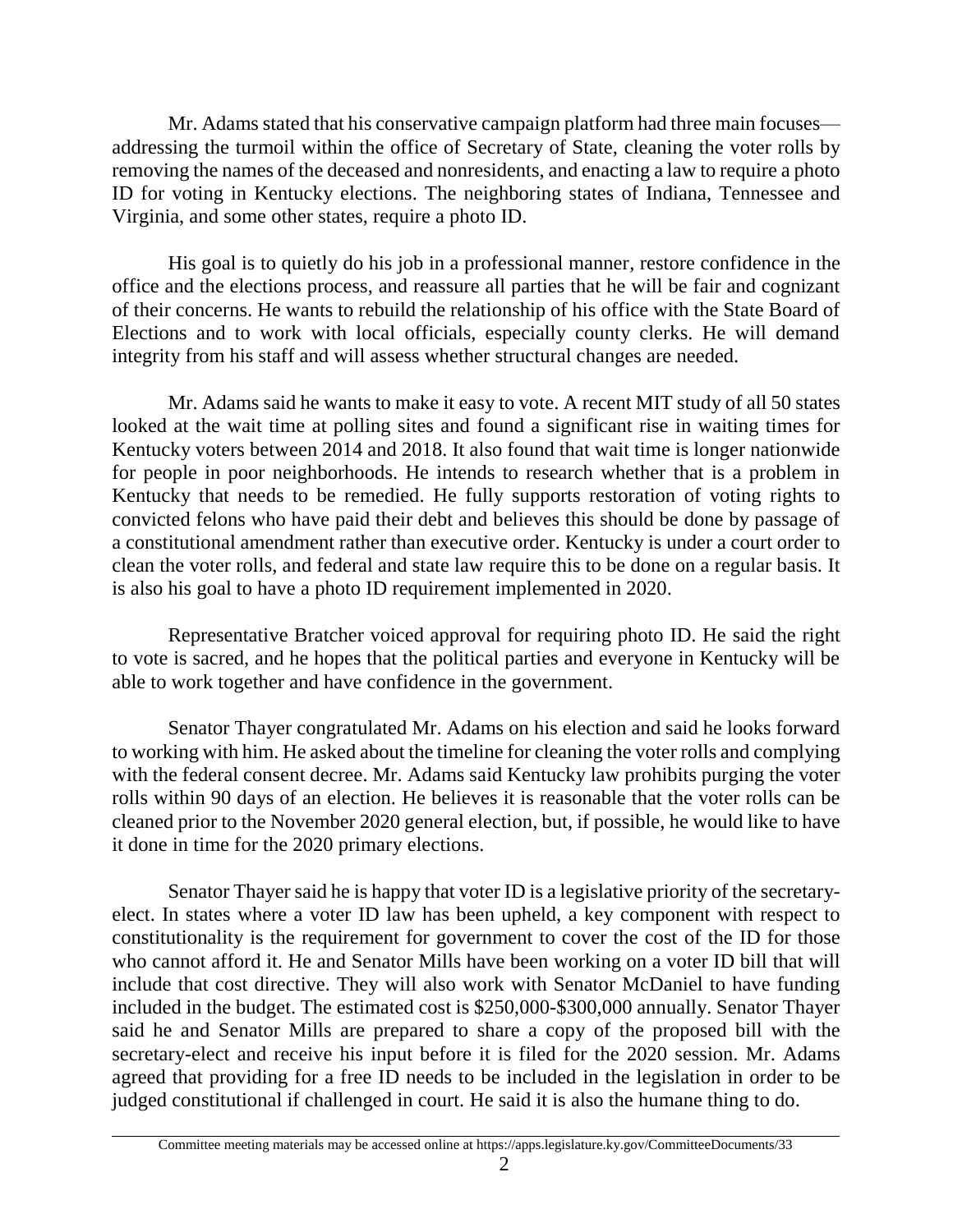Senator Thayer said he could support a constitutional amendment to restore the voting rights of felons if it requires a reasonable crime-free waiting period before rights are restored. It should also only be available for certain types of crimes.

Representative Miller suggested that the ability to vote early should be expanded to make voting easier for persons who have a conflict with their work schedule, such as first responders, medical personnel, and airline pilots. Mr. Adams said he agrees with that but does not support unlimited early voting. Some states that have unlimited early voting have found that it has not met expectations.

Representative DuPlessis inquired about plans to purge the voter rolls, which is a priority for him. Mr. Adams said it is a matter of law, and he intends to do it. This function was last performed during the tenure of Secretary of State Trey Grayson. To comply with the federal consent decree will probably require negotiations with Judicial Watch, the U. S. Department of Justice, and other involved parties. His goal is to clean the voter rolls prior to the 2020 primary elections but, more likely, this will not be completed until the November general election.

Senator Alvarado said he has heard concerns about the potential for tampering in the new electronic voting systems and the lack of an audit system for transfer of data. Mr. Adams said he has been contacted by election officials and others who are concerned that the systems lack an adequate chain of custody. This is an issue that he wants to assess and which may require a fix, either administratively or by statute. Senator Alvarado also spoke about the potential need for legislation to allow early voting for persons defined as essential medical personnel.

Senator Thayer said he wants to make voting easier but opposes unlimited early voting because it is ripe for fraud and unfair to campaigns that are designed to peak on election day. He asked Mr. Adams his opinion about expanding voting hours or having polls open from 7:00 a.m. until 7:00 p.m. Mr. Adams said there is a crisis in recruitment of enough poll workers. He supports expanding the hours but also would like to make it easier for poll workers, perhaps by dividing the 14-hour shifts into two 7-hour shifts. He would also welcome feedback from legislators regarding changing the law to facilitate voting by mail. He said it would be easy to address the long wait times for early voting in Jefferson County by amending the statutes to allow early voting in the satellite county clerk offices in addition to the county clerk's central office. He intends to offer other suggestions for the General Assembly's consideration to make the voting process easier.

Senator Thayer said that any plans to expand voting hours should be done in conjunction with the input of county clerks and that any changes to early or absentee voting should be viewed with caution. He asked Mr. Adams to review changes that have been made to voting laws over the past few years to determine whether they are working and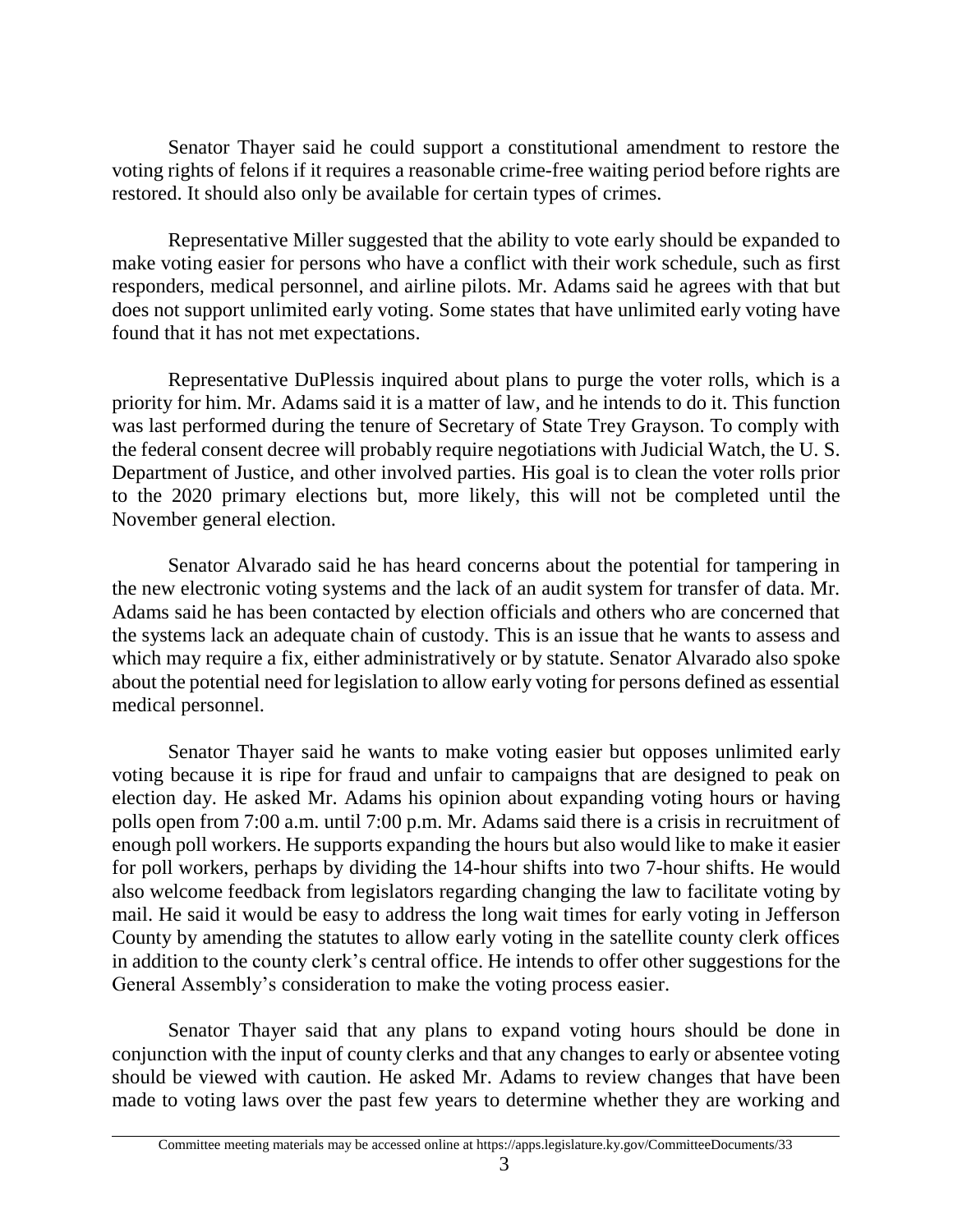whether they are susceptible to fraud or cheating. Mr. Adams replied that vote fraud is real and needs to be taken seriously.

Representative Bratcher thanked Mr. Adams for his attendance and issued him an open invitation to address the committee regarding his concerns or legislative proposals.

### **Registry of Election Finance – Update and Legislative Agenda**

Guest speaker was John Steffen, Executive Director of the Registry of Election Finance. Mr. Steffen said the Registry is continuing to implement the changes enacted in Senate Bill 4 (2019 RS). They do not have a legislative proposal for the 2020 regular session but might have some "cleanup" legislative proposals in 2021, which is not an election year.

Mr. Steffen said that Senate Bill 4 requires mandatory electronic filing of campaign finance reports, and development of the electronic filing system is a work in progress. Shortly before the November election, part of the system became live to enable candidates for the 2020 primary election to file a KREF 001 form. Legislators file this form with the secretary of state, and other candidates file it with county clerks. Creating an account in the new system is fairly painless, and Registry staff will gladly lend assistance. The process works, and approximately 50 accounts have been created thus far. Electronic filing will be required for the first time in the primary election cycle.

Mr. Steffen said the annual report filing deadline is approaching soon. The report will still be filed on paper but must be filed electronically in 2020. The first electronic filing requirement for anyone is the 30-day pre-primary election filing, which will be due in April. That part of the system should be operable after the first of the year, and it can be used as a tool for storing an individual's campaign finance records. The phone app is not available yet, but the electronic filing system can be accessed through the Registry's website. The process is expected to be smoother by mobile phone than via computer desktop. He concluded his update by stating that the Registry appreciates the significant improvements and changes that have been made to campaign finance laws in recent legislative sessions.

Representative Bratcher asked whether there is a contingency plan to address problems that might occur with the new system. Mr. Steffen said there were a few minor glitches when the system initially went live, but after multiple tests and retests, he is confident the system will be ready and operable according to schedule. He is pleased with Kentucky Interactive's work on the system, their resources, and their response time when needed.

Representative Burch said he and his campaign treasurer have tried but been unable to access the system. Mr. Steffen said he will be glad to work with Representative Burch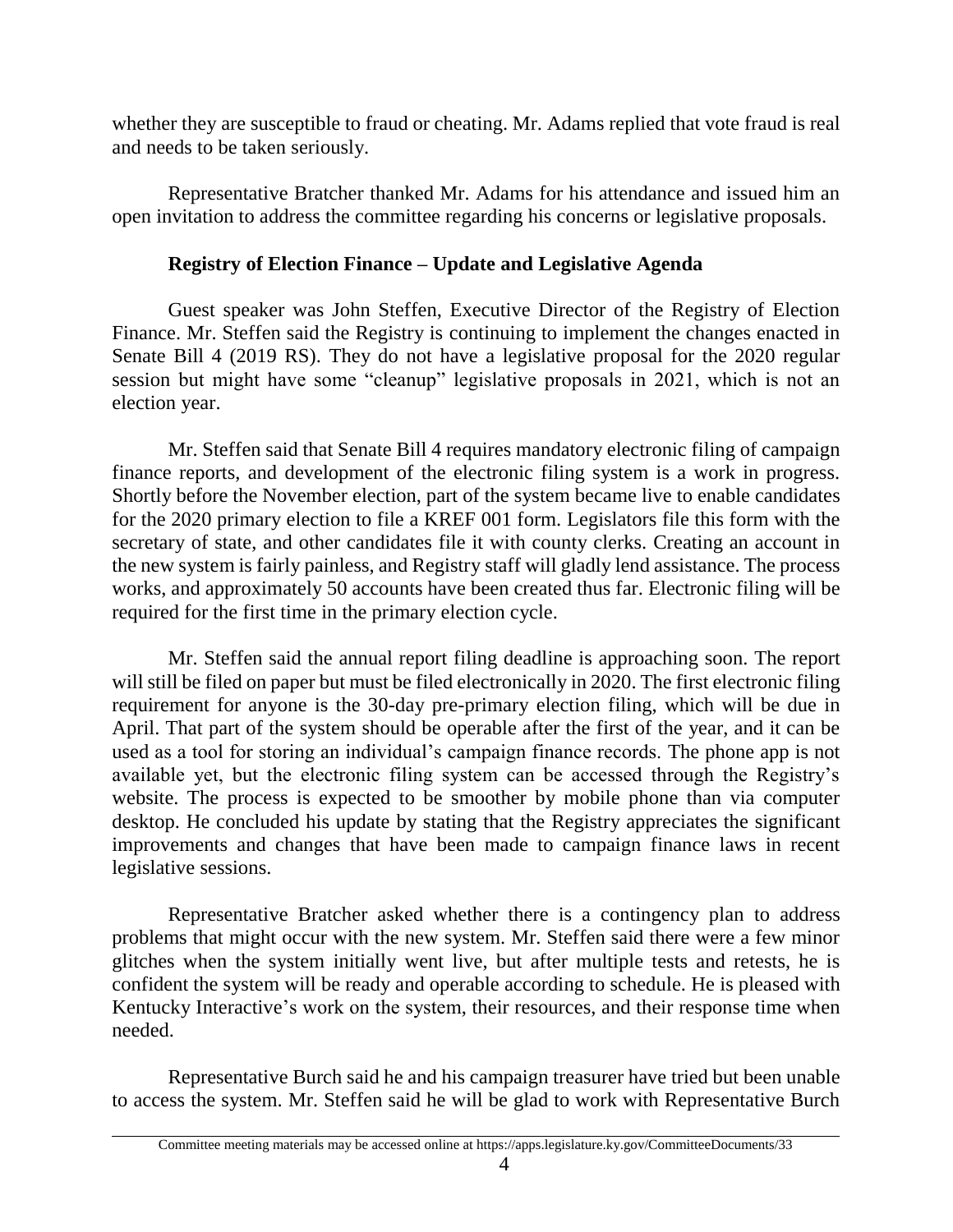and that assistance for candidates is available at the Registry office. He explained that registration is a two-step process and that candidates should have their treasurer available at the time they register.

Representative Bojanowski asked whether someone who currently uses a system that is capable of filing electronically will be able to continue using it after the first of next year. Her concern is whether all the data would have to be retyped. Mr. Steffen said that electronic filing will be allowed only on the new system. Candidates will be able to use the same vendor and may export data into the Registry's system if they choose to do so, but it may be a two-step process. Senator Harper Angel said she has always filed electronically and is glad to hear that the data can be exported.

Responding to Representative Flood, Mr. Steffen said that electronic filing involves no fees. The KERF 001 form filed with the secretary of state will have to be on paper, but he advised committee members to register in the new system now in order to address any potential problems that might occur.

There were no further questions, and Representative Bratcher thanked Mr. Steffen for his testimony.

# **KY County Clerk's Association – Update and Legislative Agenda for 2020**

Guest speakers were Don Blevins, Jr., Fayette County Clerk, and Gabrielle Summe, Kenton County Clerk and immediate past president of the Kentucky County Clerk's Association (KCCA). Mr. Blevins is also co-chair of the KCCA elections committee. He said the committee has created a list of practical and noncontroversial ideas for legislative proposals and has been working with Representative Bratcher to sponsor a bill for the 2020 regular session.

Mr. Blevins said that recruiting and retaining election officers has become problematic for county clerks. KCCA is suggesting minor changes that should improve the ability to recruit poll workers. Currently, if someone changes party affiliation, they must sit out a full year in order to serve as an election officer. KCCA proposes that someone may serve as an election officer if the change in party occurs before December 31 of the prior year. Currently, precincts are required to have two election officers from each of the two major political parties. KCCA proposes allowing registered independents to also serve, but still require that the two crucial judge positions include both a democrat and a republican.

Mr. Blevins said that most counties have separate voting equipment and officers for each individual precinct. In voting locations that serve more than one precinct, it would make sense and save a lot of money to consolidate by using fewer sets of machines and requiring fewer sets of officers. This can be done legally now, but KCCA would like to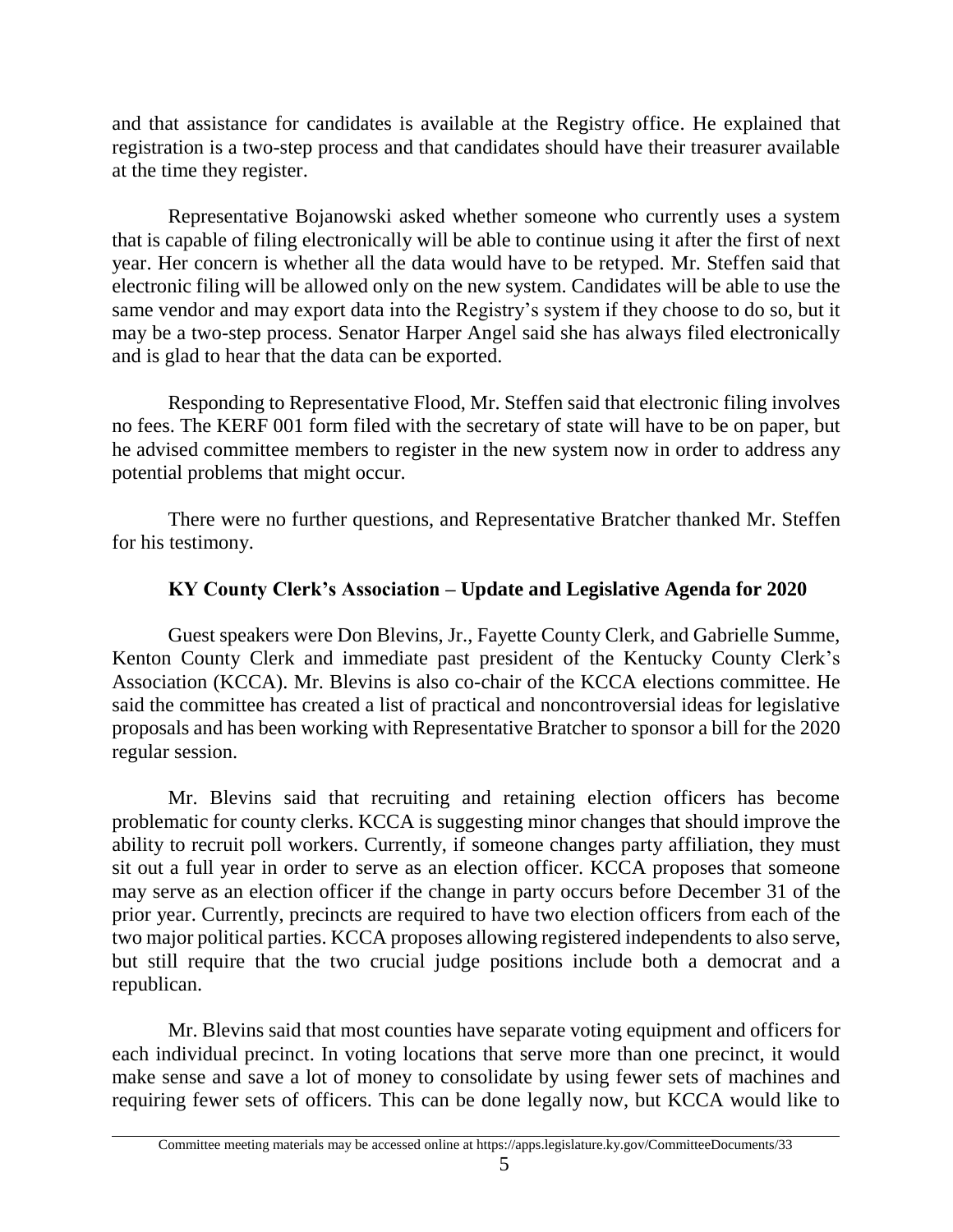have enabling legislation to specifically authorize it in statute. Fayette County recently purchased new machines, in preparation for implementing paper ballots next year. By consolidating machine use, Fayette County was able to purchase fewer machines and saved more than \$1 million.

Mr. Blevins said that KCCA has other proposals relating to absentee voting, duplication of paperwork in candidate filing, and other minor changes. A bill should be available for review in the near future.

Senator McDaniel said he looks forward to working with Mr. Blevins, Ms. Summe, and KCCA, and he expressed appreciation for their work and their bipartisan commitment to fairness in elections. There was no further discussion, and Representative Bratcher thanked the speakers.

# **Legislation Relating to Election Contest Boards**

LRC staff guest speakers were Eric Lycan, General Counsel for House Majority Leadership, and Joanna Decker, General Counsel and Senior Policy Adviser for the House Democratic Caucus. Ms. Decker testified on behalf of Representative Rocky Adkins, House Minority Floor Leader.

Ms. Decker said that Representative Adkins would like to express his strong support for the General Assembly to pass legislation to address issues relating to close elections. He believes the draft legislation has potential to resolve problems relating to provisions in current law that provide for a recanvass but not a recount in certain elections.

Mr. Lycan, who spoke on behalf of Speaker Osborne, said that the bill is bipartisan. It is sponsored both by House Speaker David Osborne and House Minority Leader Adkins to try to remedy problems that became apparent after a 2018 House district election. It does so primarily by separating the mechanisms for a regular recount from an election contest that may allege irregularities or voter fraud. It provides for an automatic recount if an election is within half a percentage point or less. The automatic recount removes discretion and politics from the process. The recount is done at the county level by election professionals and would be paid for by the state rather than by the candidates. The current system favors the wealthy candidate who can afford to pay for a recount. The bill provides for election security and a chain of custody for the ballots and the voting machines, which is not addressed in current election contest statutes. The bill will help restore confidence in the integrity of elections.

Representative Bratcher said it alarms him that an election might have to be decided by the General Assembly. It is his understanding that the proposed legislation will provide a process that should prevent that from happening. Mr. Lycan said the bill provides that an appeal of a recount would be directed to the House or Senate chamber, but, in practicality,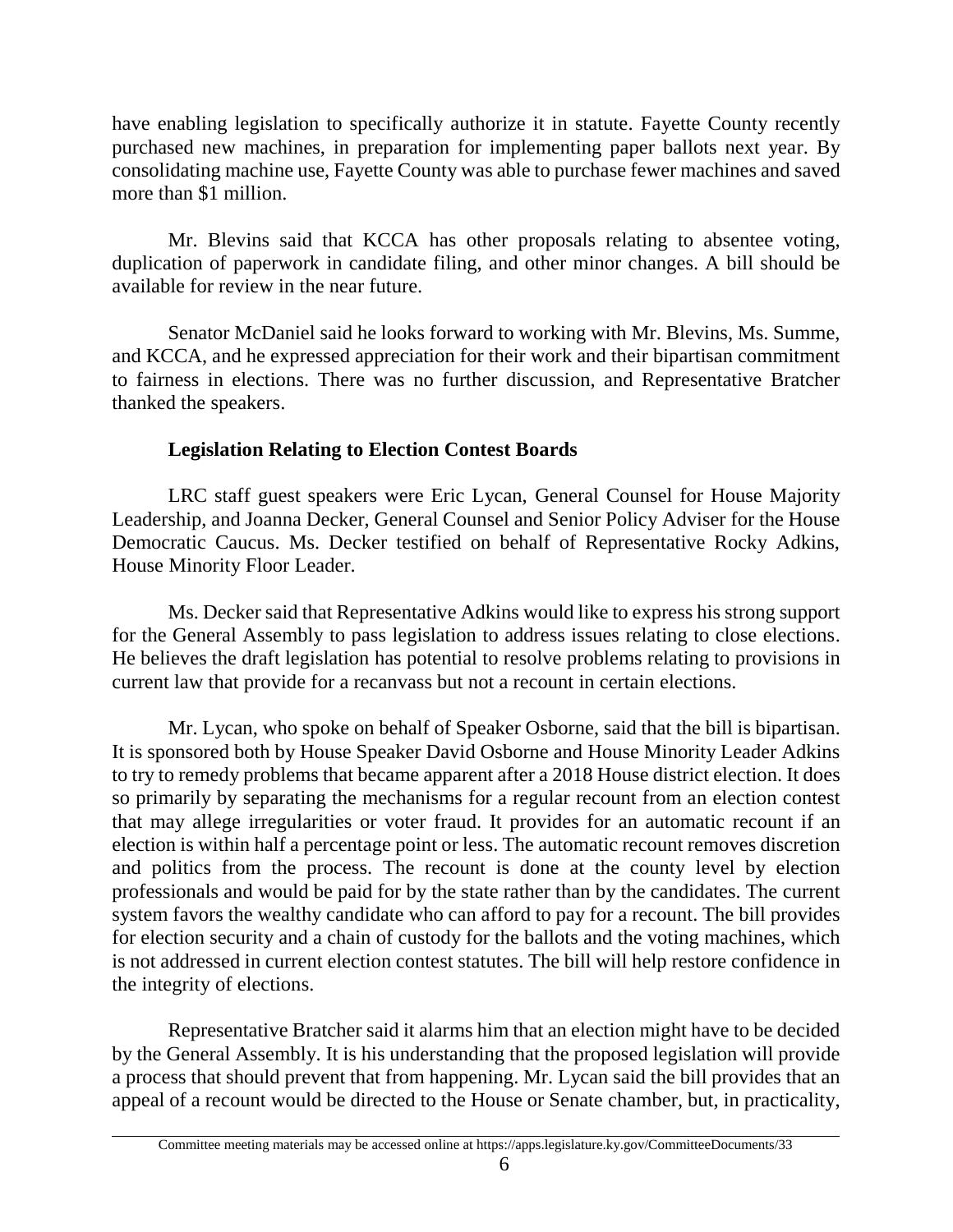very few contests would be filed for a recount after an automatic recount has taken place. Election problems related to other than ballot counting would still be referred to the chamber.

Representative Graviss asked whether a statute or regulation will provide for transparency in the process—who pays the cost of a recount, where the money comes from, and the amount allowed from different sources. Mr. Lycan said there would be transparency, and he believes existing statutes would address those issues. The bill specifically allows political parties, political groups, or political organizations, as defined in statute, to post a bond and pay for recounts, but it must be reported. The automatic recount would be paid for by the state, and an optional recount would be paid for by the candidate.

Responding to questions from Representative Burch, Mr. Lycan discussed the process outlined in the proposed legislation. Ms. Decker stated that Section 153 of the Kentucky Constitution gives the General Assembly power to decide a contested election and that, in the event of a lawsuit, the courts would likely pay close attention to Section 153.

Responding to Representative Miller, Mr. Lycan confirmed that the proposed legislation does not apply to primary elections.

Representative Petrie said that the question is when, not whether, there might be another contested election. He expressed appreciation for the bill and for efforts to establish a bipartisan process to address future close elections.

Representative Nemes clarified that in the District 13 House election, Representative D. J. Johnson, in order to avoid a lawsuit, decided not to proceed with the election contest after the recount produced a tie vote. Regarding the legislation under discussion, he said he is concerned about requiring a recount to be automatic and suggested that it should be discretionary instead. He questioned whether an automatic recount would be in the best interest of the state, considering the length of time it would require. He said that if a recount had been requested in the recent governor's race, the vote might not yet be final. Mr. Lycan said that Representative Nemes' concern is understandable but that in close races the voters deserve assurance that their vote has counted. Under the proposed bill, he believes the recount in the governor's race would have been timely completed. If that is not the case, he acknowledged that Representative Nemes has made an excellent point that needs to be addressed. He said that the time concern would probably only apply to the office of governor because he/she assumes office soon after an election. He noted that House Bill 522 (debated but not passed in the 2019 RS) originally allowed the losing candidate to waive the right to an automatic recount. The House committee removed that provision because of concern about assuring a correct vote count. Representative Nemes said that if the proposed legislation was the law today, he is not sure that Governor-elect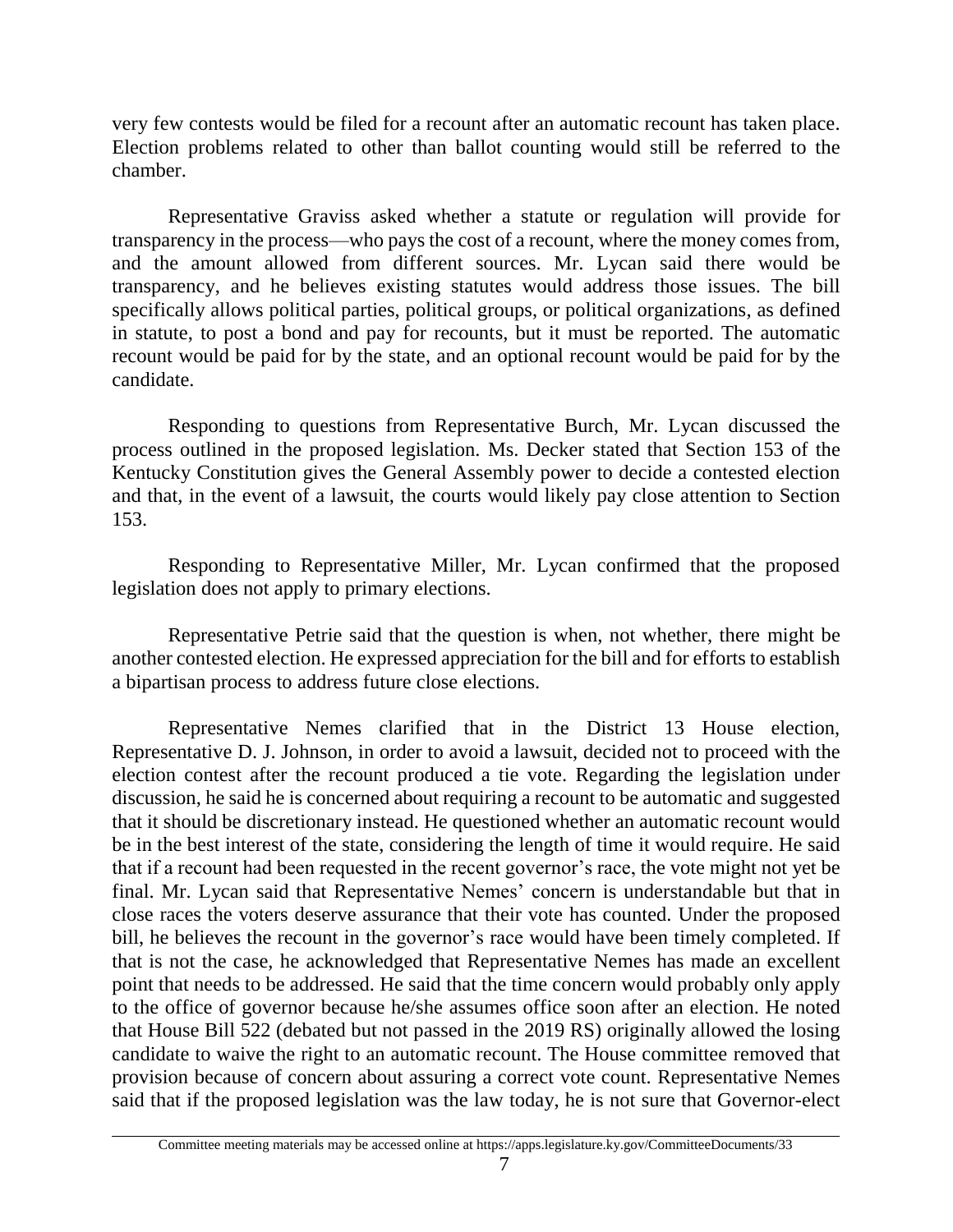Beshear would be sworn in on December 10. He suggested eliminating the requirement for a recanvass if the legislation is going to require an automatic recount in a governors' race. That would provide additional time to complete the recount. He also said he is not sure he will be able to support the bill.

Responding to questions from Representative Fischer, Mr. Lycan said that HB 522 also applied to gubernatorial elections. Under current law an election for governor can be contested, but there is no provision for a recount. A .5% vote margin is probably the most common standard nationwide for requiring an automatic recount. The proposed draft legislation would allow a candidate to bypass a recount when contesting an election. The cost of the recount in the District 13 election contest was approximately \$10,000. Mr. Lycan agreed when Representative Fischer suggested that the cost of a statewide recount in all House districts might be as much as \$1 million (100 districts x \$10,000).

Representative DuPlessis said a candidate contesting a close election would likely have received substantial campaign donations from supporters, and he does not think the cost should be shifted to the taxpayers. Mr. Lycan pointed out that candidates have the right to put an unlimited amount of their own funds into their campaign account. He also referred to a 2015 Republican gubernatorial primary when a candidate lost by an 83 vote margin and had already received the legal maximum in donations. When Representative DuPlessis suggested that the proposed bill could allow candidates to solicit additional funds from donors who had given the maximum allowed, Mr. Lycan said that would be a good solution. It has been done for recanvasses and recounts at the federal level, even without statutory change, but, in his opinion, would require a statutory change in Kentucky.

Senator Thayer said he wants assurance that the bill would not cede power from the legislature to the courts to decide an election contest. Mr. Lycan said it absolutely would not; any appeal on a recount would go to the legislative chamber in an election contest and not the courts. In his opinion, the courts do not have the power to intervene.

Discussion concluded. Representative Bratcher thanked the speakers.

# **Proposed Constitutional Amendment Relating to Terms of Office of Members of the General Assembly.**

Representative Heath discussed his draft legislation proposing to amend Sections 30 and 31 of the Constitution of Kentucky relating to terms of members of the Kentucky House of Representatives. It has not been prefiled, and he provided copies to the committee. It would provide that members could be elected to four-year terms instead of two-year terms. If enacted, the question would appear on the ballot for the 2020 general election. If the constitutional amendment were to be approved, at the general election in November 2022, and every four years thereafter, candidates in even-numbered House districts would be elected to four-year terms. At the general election in November 2024,